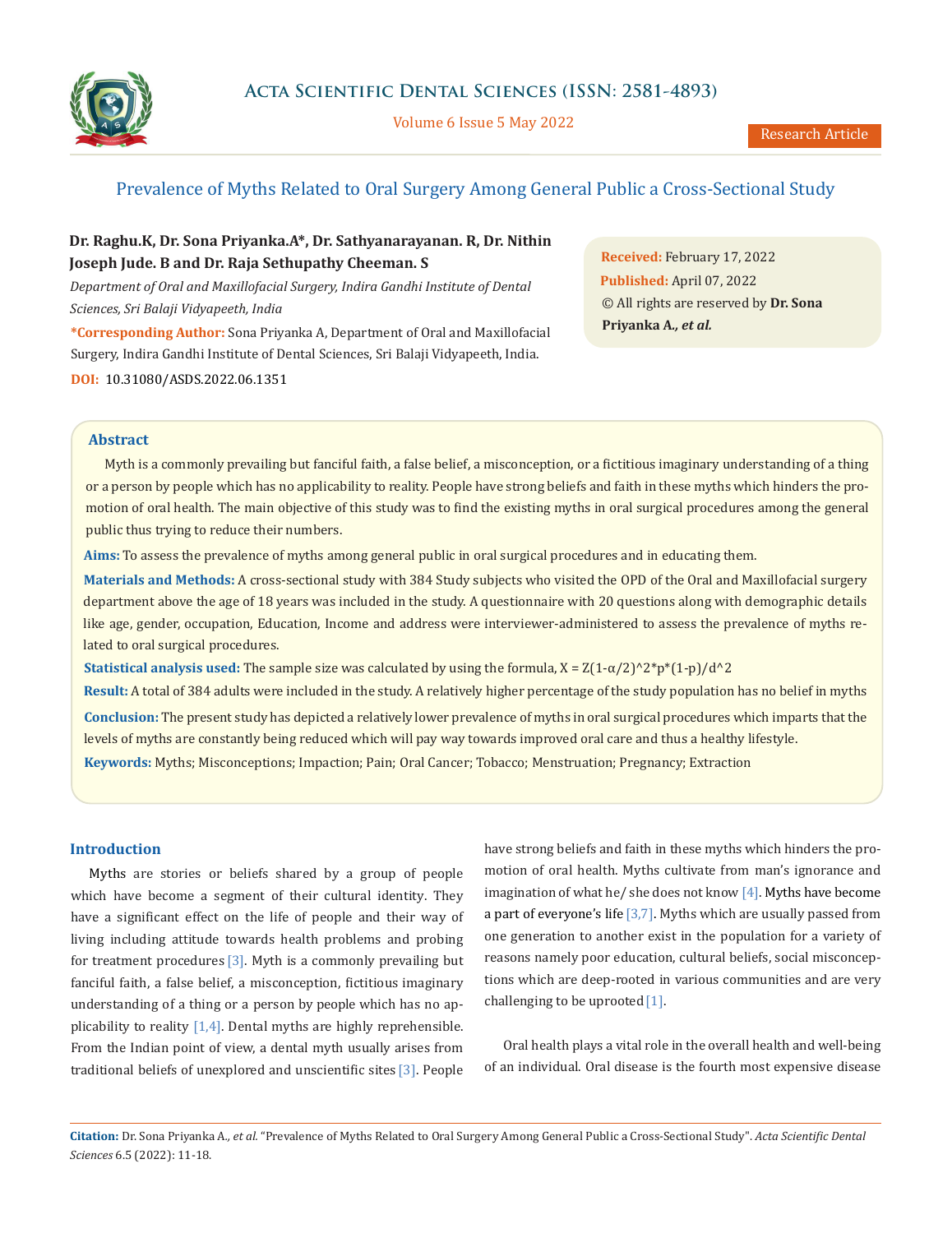to treat and has caused a global burden on backward groups of undeveloped, developing and even developed countries. These myths can sometimes be harmful and can cause defects of various sizes, so they should be eliminated at the bud stage [5]. People believe in spiritual healing, alternative medicine, treatment options and even prefer to see a local traditional practitioner or a roadside quake for oral health issues rather than seeing a qualified dentist [1]. India is a diverse country with various religious and cultural beliefs, with the majority of the population residing in rural areas. These diversities, which are linked to the people's behavioural patterns also greatly impact the health outcome of the community [1,4]. Dental myths are very common in India and hence it is important to be aware of the levels of these myths and misconceptions among the people to eliminate them by providing health education [5]. Thus, the study aimed to assess the prevalence of myths related to oral surgery among the general public.

## **Subjects and Methods**

This cross-sectional study with a convenient study sample of 384 subjects was carried in the OPD of Oral and Maxillofacial Surgery Department, Indira Gandhi Institute of Dental Sciences, Pondicherry. The study was approved before the start by Institutional Ethical Committee with registration number ECR/290/ Indt/PY/2018 and was conducted for a period between June, 2019 to December, 2020. The minimum sample size was taken as 384. The prevalence of myths was assumed to be 50%,  $\alpha$  = 0.05 (using previously done reference studies) and with a precession of 5%, the sample size was calculated by using the formula  $X = Z(1-\alpha/2)$  $^2*p*(1-p)/d^2$  Hence, the sample size, n = 384. Inclusion criteria included Patients in the age group 18-65 years attending the OPD and those Patients who have agreed to take part in the survey. Exclusion criteria consisted of patients who refuse to take part in the survey and those who are suffering from major diseases. Verbal consent was taken from the subjects before starting the study.

The Questionnaire comprises two parts with the initial part consisting of socio-demographic details of the study subjects Such as name, age, gender, address, education levels, employment status, Income and the latter part comprising of a questionnaire. The data were collected using a pre-validated, structured and self-administered closed-ended Questionnaire comprising of 20 questions seeking information about myths and misconceptions regarding procedures and post procedures in oral surgery. The questionnaire was filled accordingly then and there, by interviewers who were

trained and whose reliability was checked before the study. The study Subjects were assured of the confidentiality of the gathered data. Percentage distribution of responses to questions was calculated and the final results were acquired. Data were analysed by the SPSSv 19 Statistical Package Software for the Social Sciences (SPSS Inc., Chicago, IL, USA). Descriptive statistics such as mean, median, standard deviation and percentage were used. Comparison of frequencies was done using the Chi-Square test.

#### **Results**

A total of 384 study subjects were included in the study. The study subjects were considered from those reporting to the OPD of the Oral and Maxillofacial Surgery Department of Indira Gandhi Institute of Dental Sciences. About 27.9% (Pie chart-1) of the study subjects believe that extraction of teeth impairs and adversely affects eyesight (may lead to blindness). Around 93.2% (Pie chart-2) of the study subjects did not believe in the myth that Local anaesthesia is impure and one must prefer undergoing extraction without Local Anaesthesia and on the contrary, only 6.8% (Pie chart-2) subjects believed in it. About 44.8% (Pie chart-3) of the subjects believe that there will be visible worms in the teeth which cause pain. Relatively 45.8% (Pie chart-4) of the subjects think that the swelling caused by painful teeth should be fomented with hot water and 17.2% (Pie Chart-5) of the subjects think that alcohol consumption reduces toothache. 79.9% (Pie chart-6) of the study subjects did not believe in the myth that the brain will be affected by the extraction of the upper teeth. About 80.2% (Pie chart-7) of the study subjects did not believe the myth that eruption of 3rd molar will increase the wisdom of a person and 36.7% (Pie chart-8) believed that exfoliated tooth must be buried. Over 45.3% (Pie chart-9) of the subjects still believed that extraction of the tooth is better than other dental procedures including root canal treatments and restorations and around 59.4% (Pie chart-10) did not believe in the myth that extracting teeth in pregnant women is dangerous.

About 85.7% (Pie chart-11) of the study subjects did not believe the myth that one will not a victim of oral cancer because his/ her friend who smokes more than him/her is healthy and around 54.7% (Pie chart-12) did not believe that head bath is contraindicated after extraction. Over 36.5% (Pie chart-13) of the study subjects believe that the application of painkillers will reduce toothache and only 10.2% (Pie chart-14) believed that extraction of milk teeth will lead to an edentulous state. Around 77.9% (Pie chart-15) of the study subjects did not believe the myth that brushing should

12

**Citation:** Dr. Sona Priyanka A*., et al.* "Prevalence of Myths Related to Oral Surgery Among General Public a Cross-Sectional Study". *Acta Scientific Dental Sciences* 6.5 (2022): 11-18.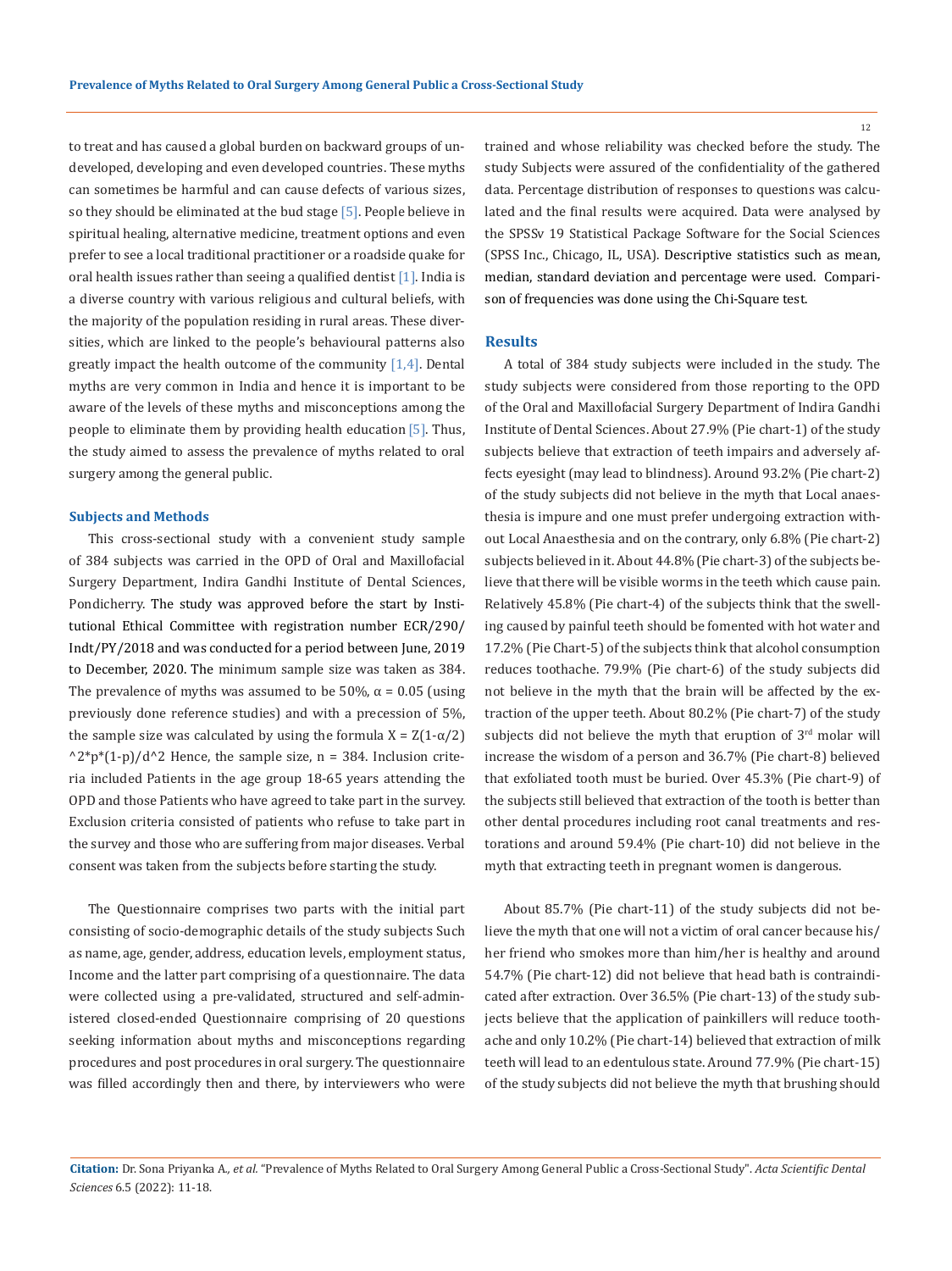





**Pie chart 2:** Do you think that Local anesthesia is impure and one must prefer undergoing extraction without Local Anesthesia?



**Pie chart 3:** Do you think that there will be visible worms in the teeth which causes pain?





**Pie chart 5:** Do you think that consumption of alcohol will reduce toothache?



**Pie chart 6:** Do you think that extraction of upper tooth will affect Brain?



**Pie chart 7:** Do you think that Eruption of 3rd molar will increase your Wisdom?



**Citation:** Dr. Sona Priyanka A*., et al.* "Prevalence of Myths Related to Oral Surgery Among General Public a Cross-Sectional Study". *Acta Scientific Dental Sciences* 6.5 (2022): 11-18.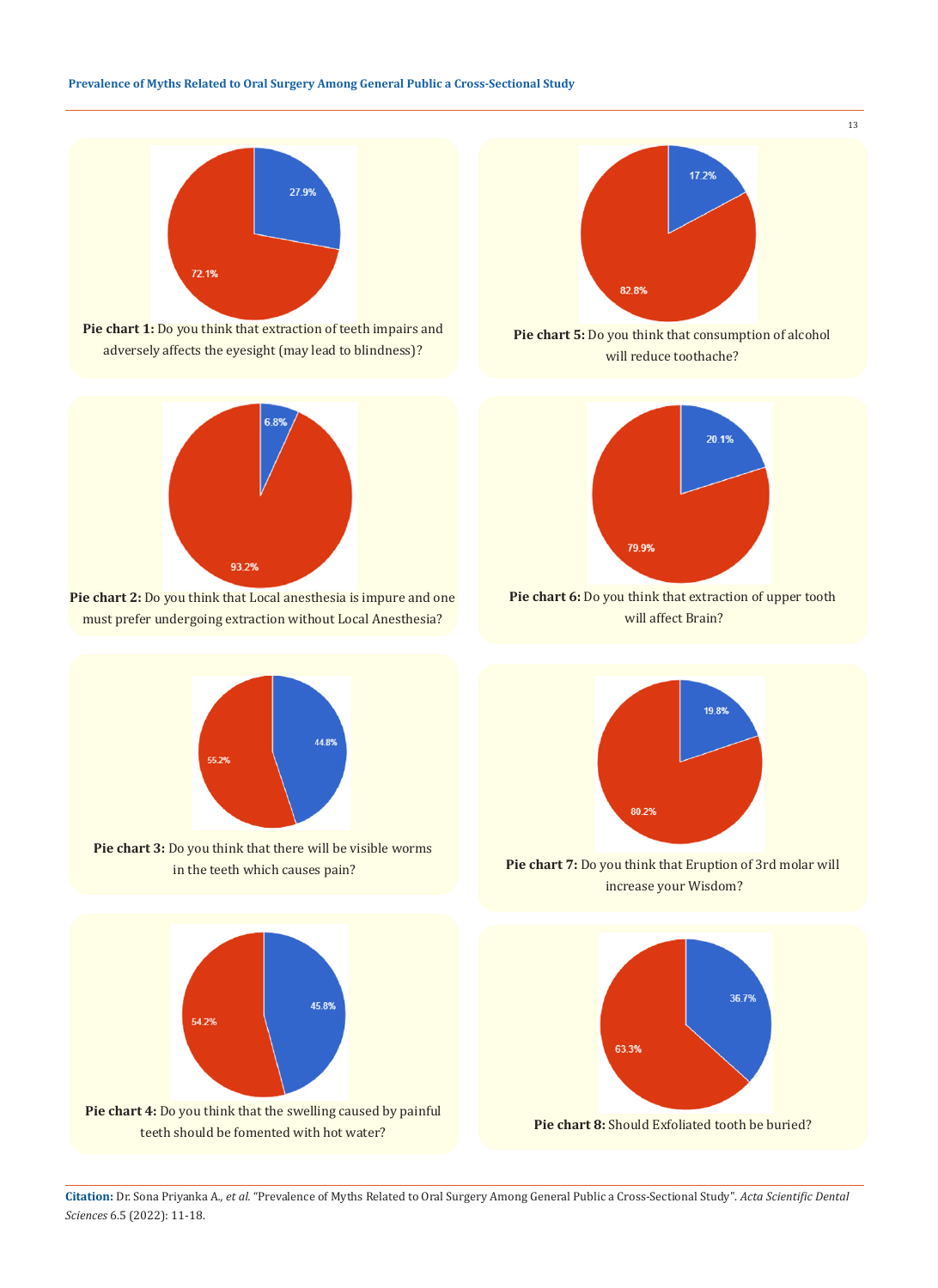





not be done after extraction and only 19% (Pie chart-16) of them believed that extraction should not be undergone on Friday while only 17.7% (Pie chart-17) believe that extraction should not be done on a no moon day. About 27.9% (Pie chart-18) of the study subjects think that menstruating women should not get their tooth extracted while 11.7% (Pie chart-19) think that everyone must get their wisdom teeth extracted. A relatively higher percentage (about 51.3%) of the study subjects think that extraction procedures are always painful (pie chart-20).





14

**Pie chart 12:** Do you think that taking head bath after extraction is contraindicated?



**Pie chart 13:** Do you think that application of painkiller (balms) will reduce toothache?



**Pie chart 14:** Do you think that extraction of milk teeth will lead to edentulous state?



**Pie chart 15:** Do you think that brushing should not be done after extraction?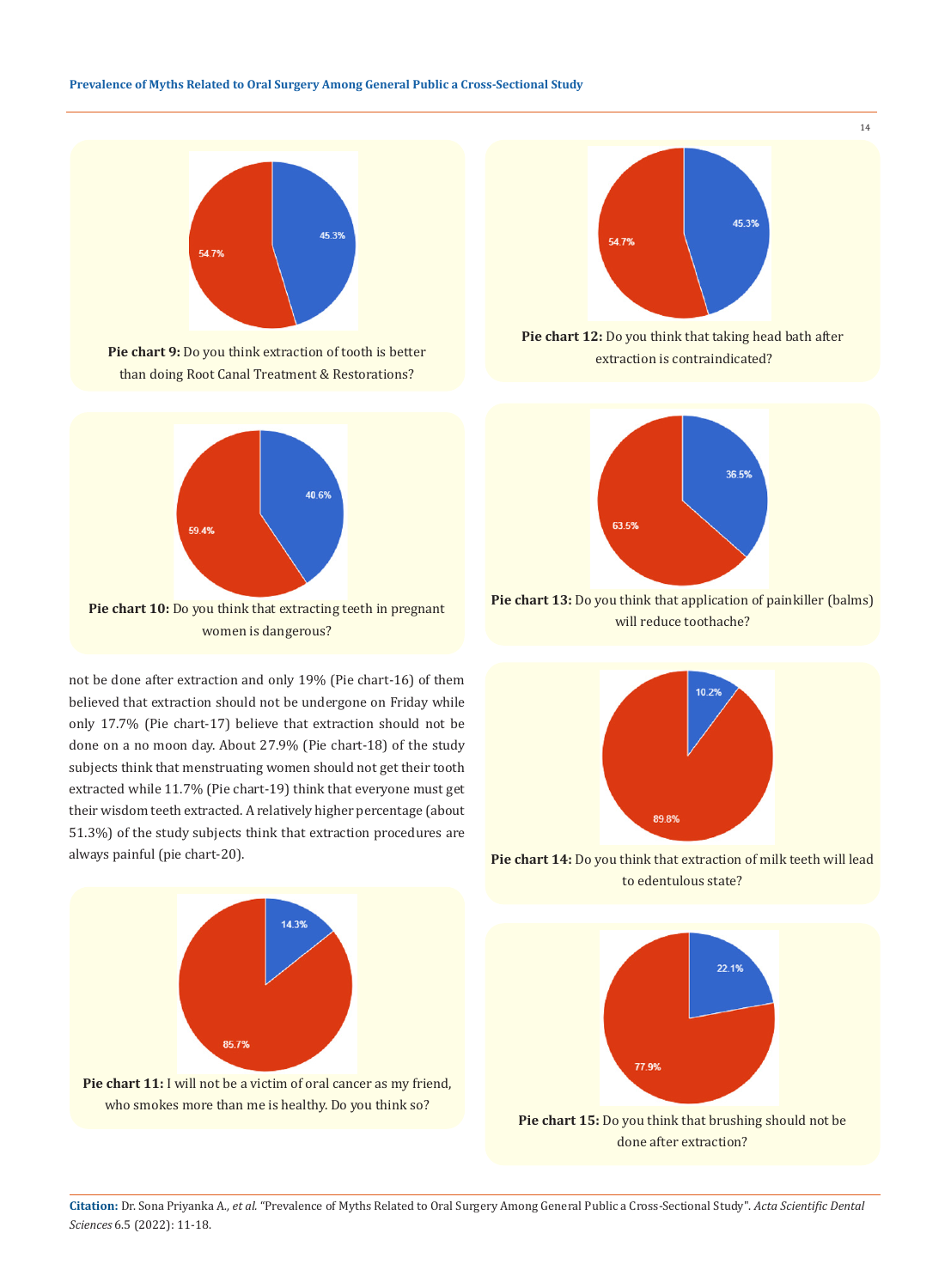

**Pie chart 16:** Do you think that extraction should not be undergone on Friday?



**Pie chart 17:** Do you think that extraction should not be done on a no moon day?



**Pie chart 18:** Do you think that menstruating women should not get their tooth extracted?







#### **Discussion**

This study was conducted to explore the existence of myths and to evaluate the diversity of these myths thereby educating people which can be a barrier to a healthy life. Through this study, it was found that 27.9% of respondent believe that extraction of teeth impairs and adversely affects the eyesight (may lead to blindness) which was less than the study done by Anubrata barman., *et al.* (66%)[1], sumit kochhar., *et al.* (49.6%) [2] and sadhana A. Raina., *et al.* (52.4%)<sup>[4]</sup>. The myth is that extraction of upper teeth deleteriously affects eyesight. Extractions performed on older patients, leading to weakening of eyesight may be due to vicinity in the maxilla and are merely coincidental, but still remain a myth. This myth might have been inherited due to misconceptions from those who have had previous negative dental experiences to which people relate themselves and avoid extraction of teeth in the upper arch. Vision is not affected by undertaking any dental treatment including its extraction [7].

More than 6% of participants think that local anaesthesia is impure and one must prefer undergoing extraction without administration of Local Anaesthesia**.** Local anaesthesia is considered very safe, especially for minor surgical procedures, it is safer than general anaesthesia. Even in this modern progressing world, 44.8% of the participants still exhibit faith in their cultural beliefs and myths that there will be visible worms in the teeth which cause pain. This may also be due to dentists relating dental caries to 'worms' in their native language to enable people to understand better and to undergo excavation of caries followed by restoration. The idea of tooth worms is merely an ancient myth[7]. In the present study, about 17.2% of participants think alcohol consumption reduces toothache but alcohol consumption and toothache have no rel-

**Citation:** Dr. Sona Priyanka A*., et al.* "Prevalence of Myths Related to Oral Surgery Among General Public a Cross-Sectional Study". *Acta Scientific Dental Sciences* 6.5 (2022): 11-18.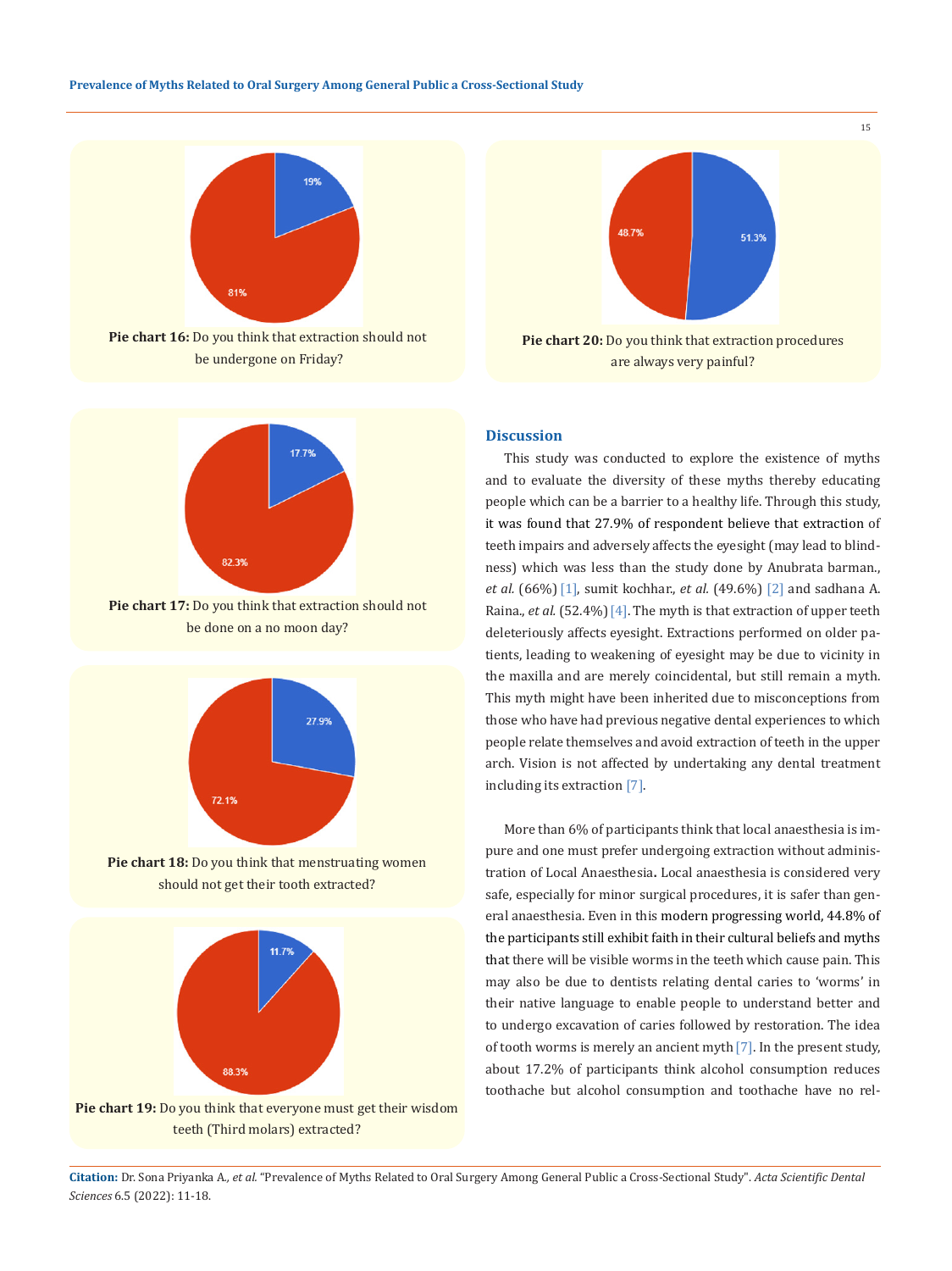# **Prevalence of Myths Related to Oral Surgery Among General Public a Cross-Sectional Study**

|                |                                                                                                                      |                          |                         |       | 16                                             |
|----------------|----------------------------------------------------------------------------------------------------------------------|--------------------------|-------------------------|-------|------------------------------------------------|
| SI.no          | <b>Concept/Description</b>                                                                                           | Yes(no. Of<br>responses) | No(no. Of<br>responses) | yes%  | Percentage of Percentage of<br>$\mathbf{no}\%$ |
| $\mathbf{1}$   | Do you think that extraction of teeth impairs and adversely<br>affects the eyesight (may lead to blindness)?         | 107                      | 277                     | 27.9% | 72.1%                                          |
| 2              | Do you think that Local anesthesia is impure, and one must<br>prefer undergoing extraction without Local anesthesia? | 26                       | 358                     | 6.8%  | 93.2%                                          |
| 3              | Do you think that there will be visible worms in the teeth<br>which causes pain?                                     | 172                      | 212                     | 44.8% | 55.2%                                          |
| $\overline{4}$ | Do you think that the swelling caused by painful teeth should<br>be fomented with hot water?                         | 176                      | 208                     | 45.8% | 54.2%                                          |
| 5              | Do you think that consumption of alcohol will reduce tooth-<br>ache?                                                 | 66                       | 318                     | 17.2% | 82.8%                                          |
| 6              | Do you think that extraction of upper tooth will affect Brain?                                                       | 77                       | 307                     | 20.1% | 79.9%                                          |
| $\overline{7}$ | Do you think that Eruption of 3rd molar will increase your<br>Wisdom?                                                | 76                       | 308                     | 19.8% | 80.2%                                          |
| 8              | Should Exfoliated tooth be buried?                                                                                   | 141                      | 243                     | 36.7% | 63.3%                                          |
| 9              | Do you think extraction of tooth is better than doing Root<br>Canal Treatment & Restorations?                        | 174                      | 210                     | 45.3% | 54.7%                                          |
| 10             | Do you think that extracting teeth in pregnant women is dan-<br>gerous?                                              | 156                      | 228                     | 40.6% | 59.4%                                          |
| 11             | I will not be a victim of oral cancer as my friend, who smokes<br>more than me is healthy. Do you think so?          | 55                       | 329                     | 14.3% | 85.7%                                          |
| 12             | Do you think that taking head bath after extraction is contrain-<br>dicated?                                         | 174                      | 210                     | 45.3% | 54.7%                                          |
| 13             | Do you think that application of painkiller (balms) will reduce<br>toothache?                                        | 140                      | 244                     | 36.5% | 63.5%                                          |
| 14             | Do you think that extraction of milk teeth will lead to edentu-<br>lous state?                                       | 39                       | 345                     | 10.2% | 89.8%                                          |
| 15             | Do you think that brushing should not be done after extrac-<br>tion?                                                 | 85                       | 299                     | 22.1% | 77.9%                                          |
| 16             | Do you think that extraction should not be undergone on<br>Friday?                                                   | 73                       | 311                     | 19.0% | 81.0%                                          |
| 17             | Do you think that extraction should not be done on a no moon<br>day?                                                 | 68                       | 316                     | 17.7% | 82.3%                                          |
| $18\,$         | Do you think that menstruating women should not get their<br>tooth extracted?                                        | 107                      | 277                     | 27.9% | 72.1%                                          |
| 19             | Do you think that everyone must get their wisdom teeth<br>(Third molars) extracted?                                  | 45                       | 339                     | 11.7% | 88.3%                                          |
| 20             | Do you think that extraction procedures are always very<br>painful?                                                  | 197                      | 187                     | 51.3% | 48.7%                                          |

**Table 1**

**Citation:** Dr. Sona Priyanka A*., et al.* "Prevalence of Myths Related to Oral Surgery Among General Public a Cross-Sectional Study". *Acta Scientific Dental Sciences* 6.5 (2022): 11-18.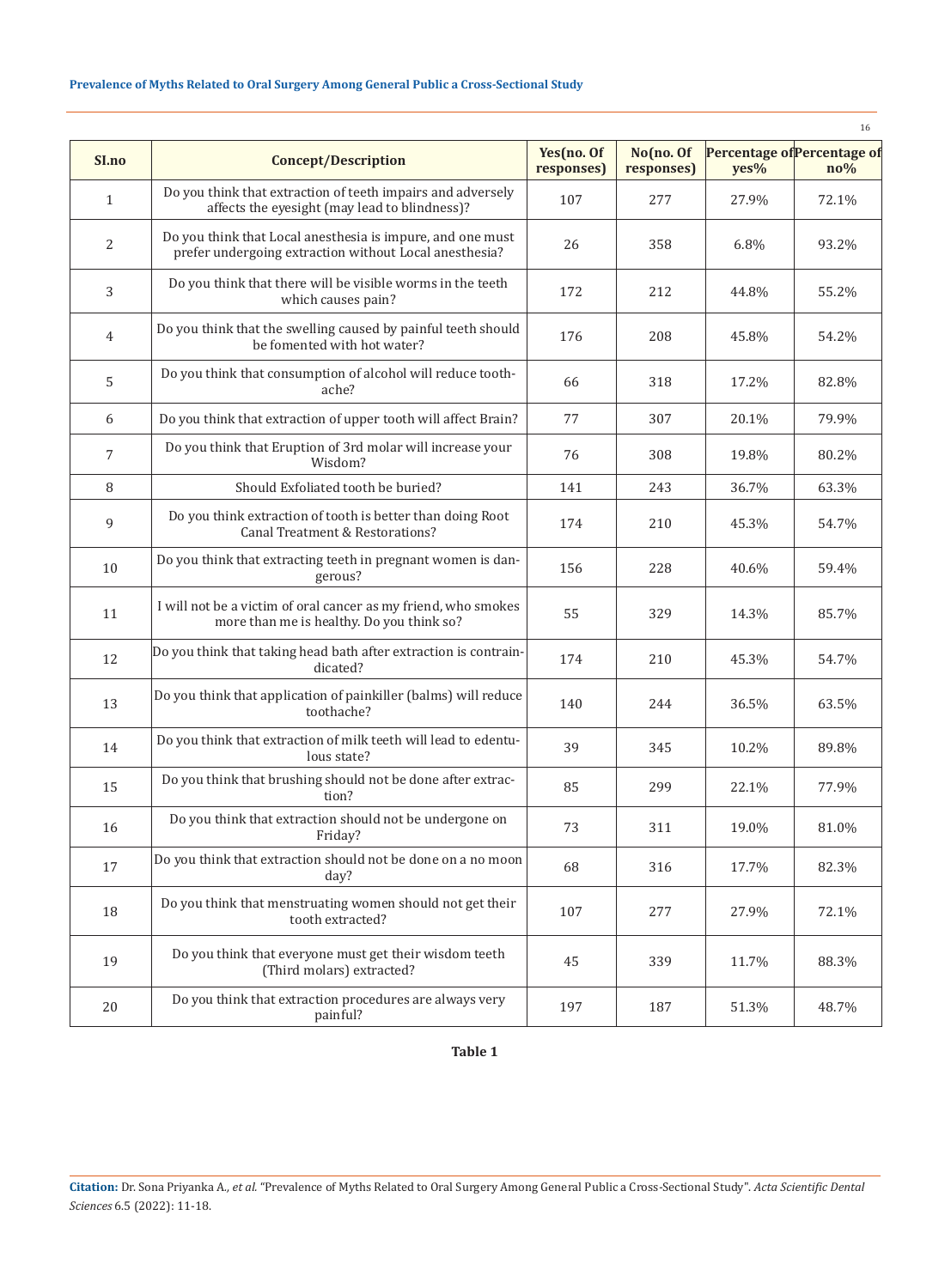evance. About 20.1% of participants think that the extraction of the upper tooth will affect the Brain. This could be the result of a bad experience that is passed on to generations and due to the myths, that were spread in the times when the field of dentistry was still developing. About 19.8% of participants think that Eruption of the 3rd molar will increase your Wisdom and this one still remains a myth.

About 36.7% of participants think that exfoliated teeth should be buried. There are several myths about exfoliated tooth that have been rooted deep among people for generations [4] about 45.3% of participants think extraction of the tooth is better than doing Root Canal Treatment and Restoration which is lesser than the outcome of the study conducted by Renu M., *et al.* (49.5%). It may be because of multiple visits for dental treatments, expenditure and lack of awareness about the importance of saving natural teeth. This also shows the ignorance of people about the various existing treatment modalities to save natural teeth [5] 40.6% of participants think that extracting teeth in pregnant women is dangerous but extracting teeth during the  $2<sup>nd</sup>$  trimester is not dangerous [4] 14.3% of participants think that they will not be a victim of oral cancer as their friend, who smokes more than them are healthy. Cigarette smoke contains various carcinogens of which the most important are PAH, N-nitrosamines, 1,3-butadiene, benzene, aldehydes, and ethylene oxide because of their carcinogenic potency and higher levels in cigarette smoke. The frequency of smoking cigarettes is not the only component that results in cancer. Smoking cigarettes itself is an important risk factor for the development of cancer and it does not necessarily depend on the frequency and number of cigarettes smoked per day. About 45.3% of participants think that taking head bath after extraction is contraindicated which is also only a myth and has no relevance to reality. This myth still exists due to lack of unawareness about dental procedures.

About 36.5% of people think that application of painkiller (balms) will reduce toothache. The majority of the rural population tend to prefer the application of pain killers (balm) rather than visiting a dentist. Painkillers treat only the symptoms and not the cause and should not be taken over a long period of time without dental consultation**.** Hence it is necessary to visit a dentist immediately. About 10.2% of participants think that the extraction of milk tooth will lead to an edentulous state which is also merely a myth as the extraction of the primary tooth with not lead to an edentulous condition but will be gradually followed by the eruption of the

permanent tooth. About 22.1% of participants think that brushing should not be done after extraction but brushing can be done after extraction in non-extracted sites to maintain oral hygiene. Even in the 21st century, the participants still depend on the cultural beliefs and taboos in seeking treatment for their dental problems such as extractions. They believe that extractions should not be undergone on Friday (19%) and on a no-moon day (17.7%). This myth mostly is inherited mostly on a religious basis.

About 27.9% of participants think that menstruating women should not get their tooth extracted which is not true. Menstruation is a natural process and physiologically most of the medical treatments are not contraindicated during them. A small amount of blood loss due to extraction may not cause any major problems. Most women experience pain and discomfort during their periods; therefore, an extraction might be an additional discomfort apart from which it is safe to get the tooth extracted during menstruation. About 11.7% of participants think that everyone must get their wisdom teeth (third molars) extracted. Only decayed, Impacted and hopeless third molars are advised for extraction. About 51.3% of participants think that extraction procedures are always very painful. This could be the result of a bad experience in the past dental treatment [5].

### **Conclusion**

It is a fact that myths and cultural beliefs have been constantly hampering the oral health of the population. This reflects lack of dental health education among people. The present study has depicted relatively lower prevalence of myths in oral surgical procedures which imparts that the levels of myths are constantly being reduced which will pave way towards improved oral care and a healthy lifestyle. Basic principles and concepts regarding oral health and hygiene must be a part of the education curriculum straight from the preliminary classes. Dental education campaigns and awareness programs must be constantly conducted especially in rural area which might also greatly help in eradicating these myths.

# **Acknowledgement**

I thank Dr. Selvakumar, Prof, Department of OMFS, RMDCH, Chidambaram and Dr. Suresh Kumar, Prof, Department of OMFS, AP-DCH, Melmaruvathur for guiding and helping in validation of the questionnaire related to this study.

**Citation:** Dr. Sona Priyanka A*., et al.* "Prevalence of Myths Related to Oral Surgery Among General Public a Cross-Sectional Study". *Acta Scientific Dental Sciences* 6.5 (2022): 11-18.

17